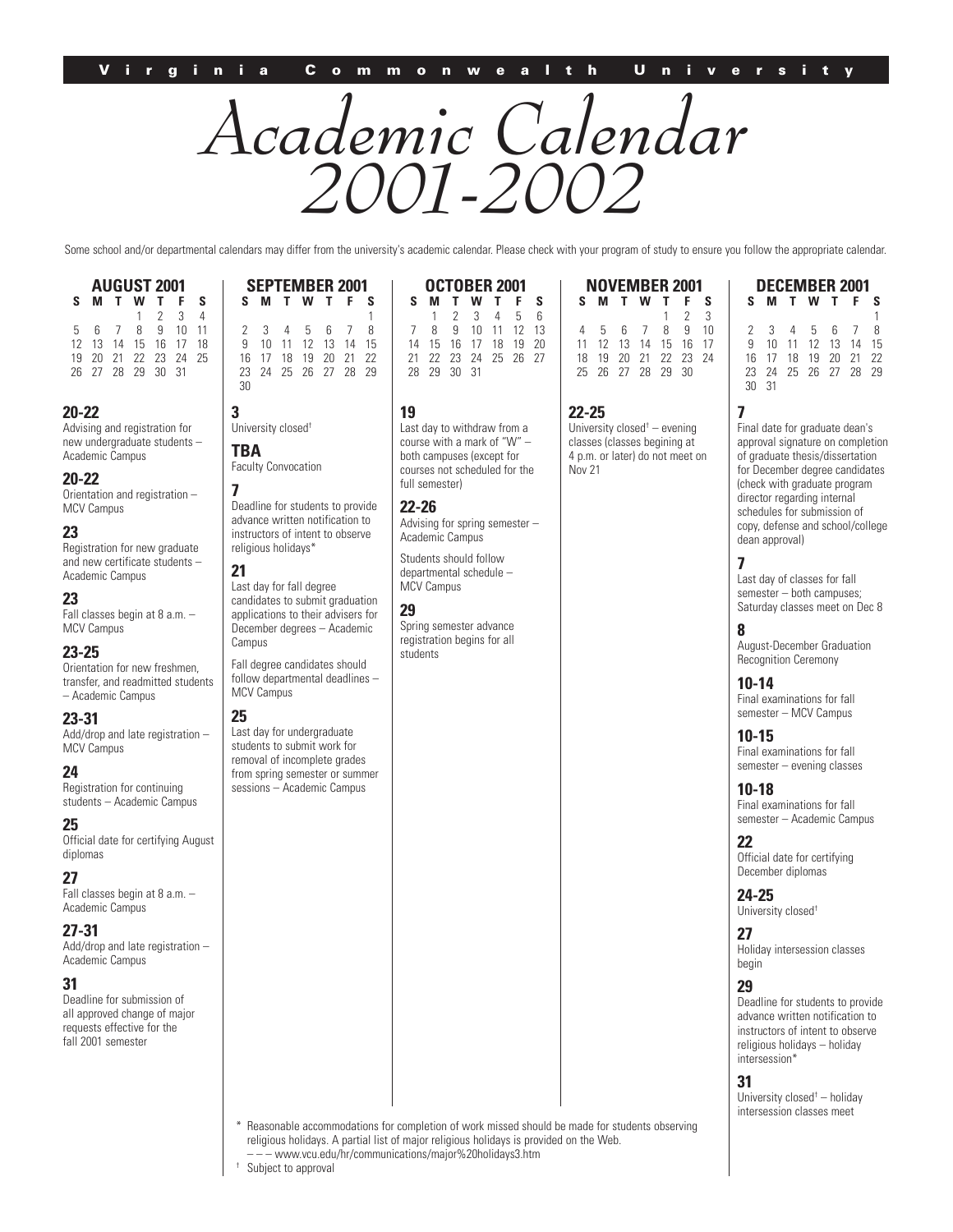# *Academic Calendar 2001-2002*

Some school and/or departmental calendars may differ from the university's academic calendar. Please check with your program of study to ensure you follow the appropriate calendar.

**MARCH 2002**

 $\begin{matrix} 1 & 2 \\ 8 & 9 \end{matrix}$ 

10 11 12 13 14 15 16

| <b>JANUARY 2002</b> |                      |  |  |                     |  |    |  |  |
|---------------------|----------------------|--|--|---------------------|--|----|--|--|
| s                   |                      |  |  | <b>MTWTF</b>        |  | -S |  |  |
|                     |                      |  |  | $1 \t2 \t3 \t4 \t5$ |  |    |  |  |
|                     | 6 7 8 9 10 11 12     |  |  |                     |  |    |  |  |
|                     | 13 14 15 16 17 18 19 |  |  |                     |  |    |  |  |
|                     | 20 21 22 23 24 25 26 |  |  |                     |  |    |  |  |
|                     | 27 28 29 30 31       |  |  |                     |  |    |  |  |

**12**

Campus

Last day for undergraduate students to submit work for removal of incomplete grades for fall semester – Academic

# **1**

University closed†

### **8-10**

Advising, registration and orientation for new undergraduate students – Academic Campus

# **9**

Holiday intersession classes end

# **10**

Registration for new graduate and new certificate students – Academic Campus

#### **11**

Registration for continuing students – Academic Campus

#### **14**

Spring classes begin at 8 a.m. – both campuses

#### **14-18**

Add/drop and late registration for all students

#### **18**

Deadline for submission of all approved change of major requests effective for the spring 2002 semester

#### **21** University closed†

**25**

Last day for spring degree candidates to submit graduation applications to their advisers for May degrees – Academic Campus

Spring degree candidates should follow departmental deadlines – MCV Campus

#### **25**

Deadline for students to provide advance written notification to instructors of intent to observe religious holidays\*

#### **FEBRUARY 2002 SMTWT F S**  $\begin{matrix} 1 & 2 \\ 8 & 9 \end{matrix}$ 3 4 5 6 7<br>10 11 12 13 14 10 11 12 13 14 15 16 17 18 19 20 21 22 23 24 25 26 27 28 **SMTWT F S** 3 4 5 6 7<br>10 11 12 13 14 17 18 19 20 21 22 23 24 25 26 27 28 29 30 31

**8**

Last day to withdraw from a course with a mark of "W" – both campuses (except for courses not scheduled for the full semester)

### **9-17**

Spring break for both campuses – Saturday classes meet on Mar 9

# **18**

Summer advance registration begins

#### **25-29**

Advising for fall semester – Academic Campus

Students should follow departmental schedule – MCV Campus

| <b>APRIL 2002</b> |          |  |  |                         |  |  |  |
|-------------------|----------|--|--|-------------------------|--|--|--|
| s                 |          |  |  | <b>MTWTFS</b>           |  |  |  |
|                   |          |  |  | $1 \t2 \t3 \t4 \t5 \t6$ |  |  |  |
|                   |          |  |  | 8 9 10 11 12 13         |  |  |  |
|                   |          |  |  | 14 15 16 17 18 19 20    |  |  |  |
|                   |          |  |  | 21 22 23 24 25 26 27    |  |  |  |
|                   | 28 29 30 |  |  |                         |  |  |  |

**1** Fall semester advance registration begins

#### **30**

Final date for graduate dean's approval signature on completion of graduate thesis/dissertation for May degree candidates (check with graduate program director regarding internal schedules for submission of copy, defense and school/college dean approval)

## **30**

Classes end for spring semester – Academic Campus; evening classes continue through May 4

| <b>MAY 2002</b> |  |    |                      |     |                     |   |  |  |
|-----------------|--|----|----------------------|-----|---------------------|---|--|--|
| s               |  | T. |                      | W T | F.                  | S |  |  |
|                 |  |    |                      |     | $1 \quad 2 \quad 3$ | 4 |  |  |
| 5.              |  |    | 6 7 8 9 10 11        |     |                     |   |  |  |
|                 |  |    | 12 13 14 15 16 17 18 |     |                     |   |  |  |
| 19              |  |    | 20 21 22 23 24 25    |     |                     |   |  |  |
|                 |  |    | 26 27 28 29 30 31    |     |                     |   |  |  |

# **1**

Study day – Academic Campus

# **2-10**

Final examinations for spring semester – Academic Campus

# **3**

Last day of classes for spring semester – MCV Campus

# **6-10**

Final examinations for spring semester – MCV Campus

# **6-11**

Final examinations for spring semester – evening classes

#### **18**

Commencement (including 2001 August and December graduates)

Reasonable accommodations for completion of work missed should be made for students observing religious holidays. A partial list of major religious holidays is provided on the Web.

– – – www.vcu.edu/hr/communications/major%20holidays3.htm